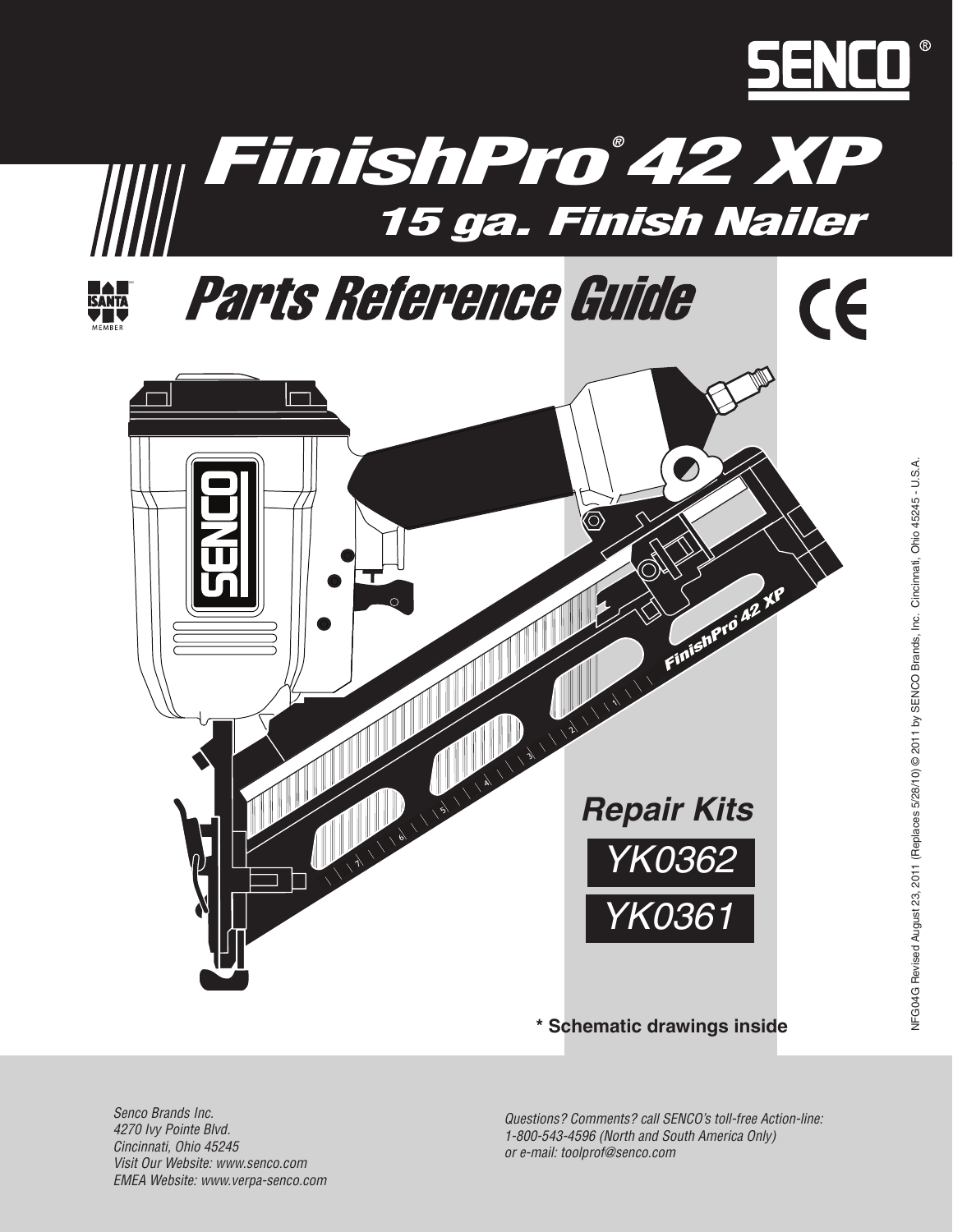# FinishPro ® 42XP FinishPro ®

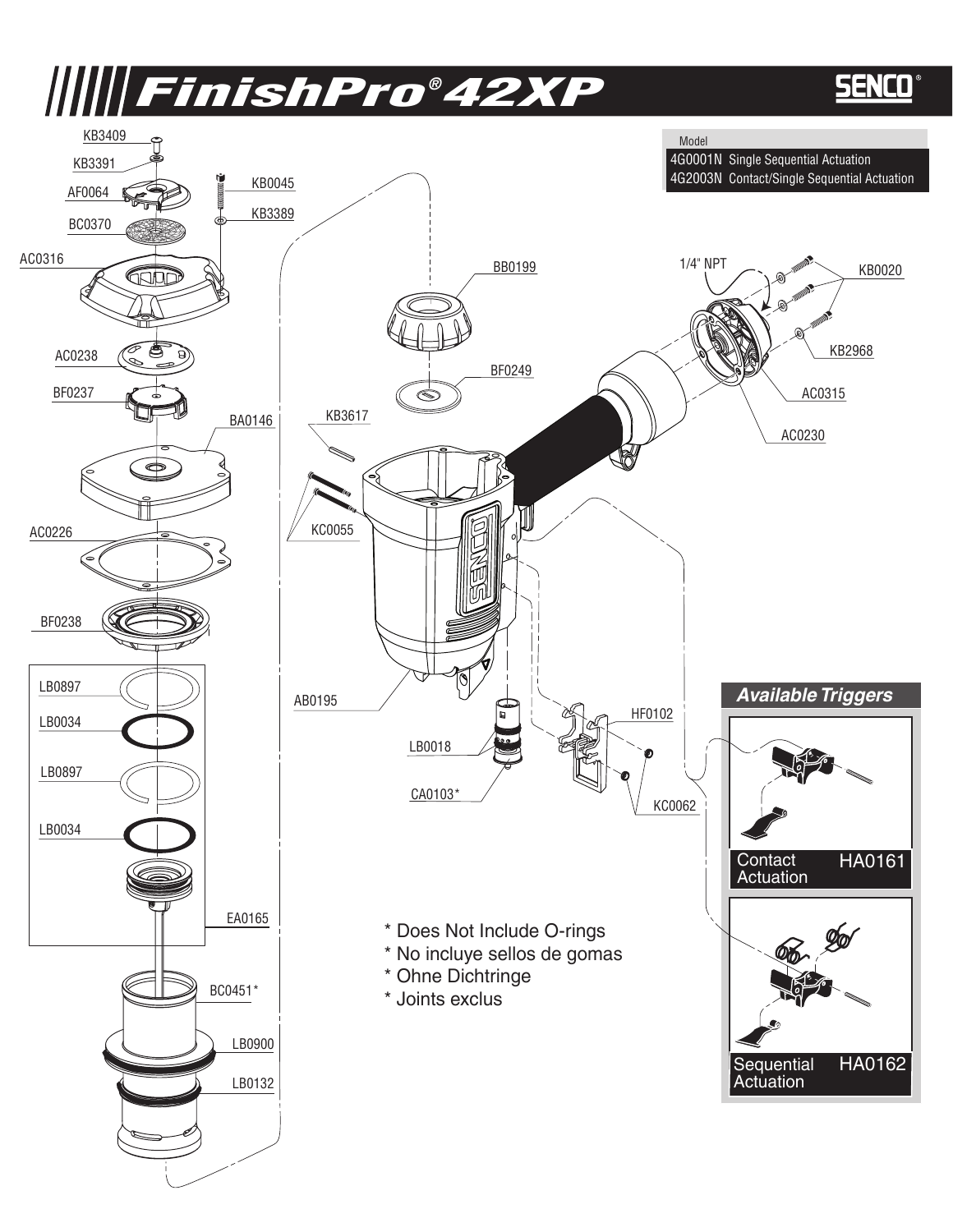